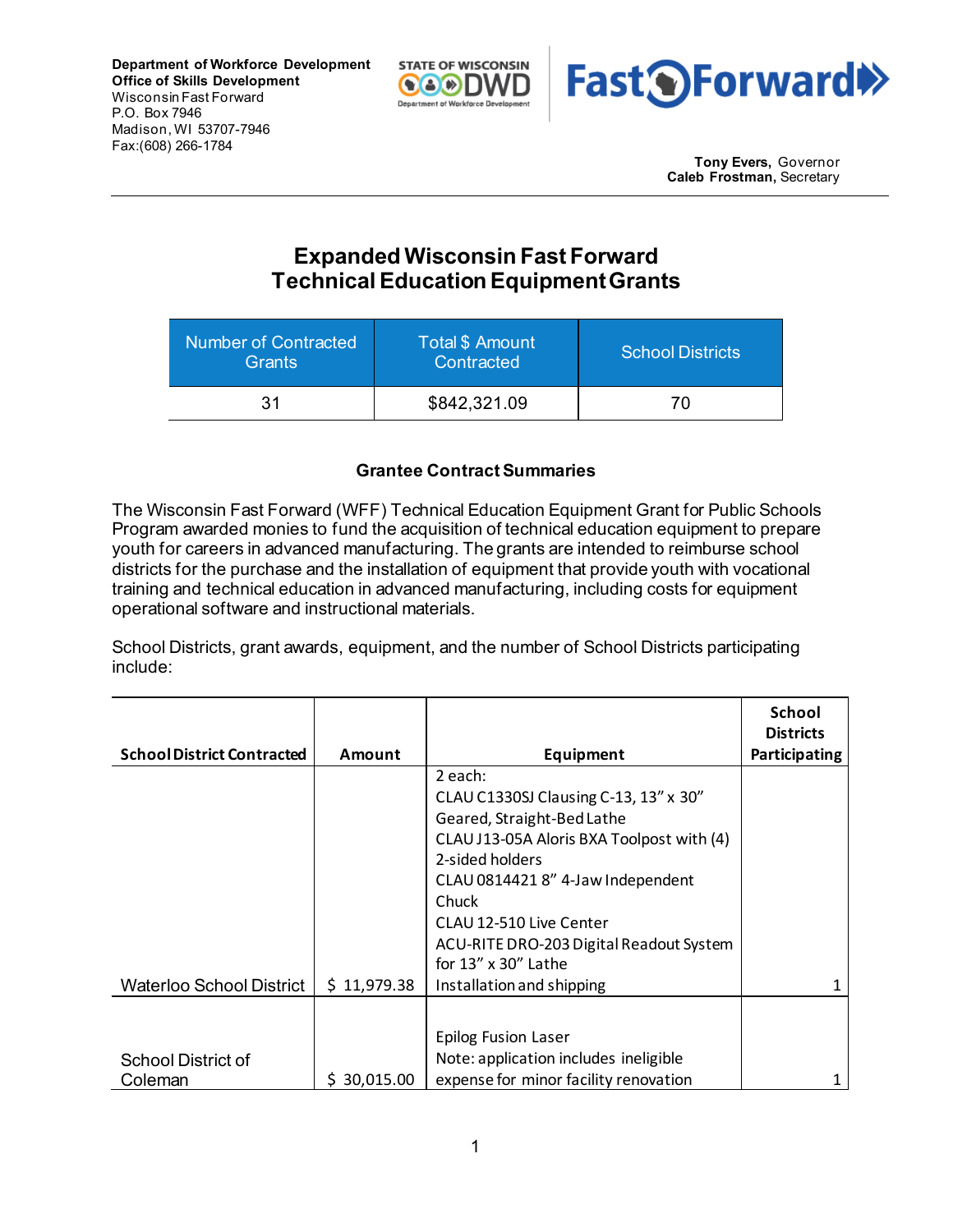



**Tony Evers,** Governor **Caleb Frostman,** Secretary

|                                  |                | Roland Vinyl Cutting Machine, CAMM-1         |                  |
|----------------------------------|----------------|----------------------------------------------|------------------|
|                                  |                | GS-24 Model                                  |                  |
|                                  |                | Laser Engraver, Epilog Mini 24 - 60 W        |                  |
|                                  |                | Model                                        |                  |
|                                  |                | Two 3D Printers, Afinia H+1 Model            |                  |
|                                  |                | CNC Router, Techno HD Mini Model             |                  |
| <b>School District of Potosi</b> | \$50,000.00    | <b>Iron Worker</b>                           | $\mathbf{1}$     |
| <b>School District of</b>        |                |                                              |                  |
| Waukesha                         | \$<br>8,150.00 | Epilog Laser Engraver                        | $\mathbf{1}$     |
|                                  |                | <b>CNC Haas Mini Mill EDU Vertical</b>       |                  |
| <b>School District of the</b>    |                | Machining Center, with tooling and           |                  |
| Menomonie Area                   | \$14,250.00    | software                                     | $\mathbf{1}$     |
|                                  |                | UR 10e Robot, Profeeder Base, PHD            |                  |
|                                  |                | Gripper, Safety Area Scanner &               |                  |
| <b>School District of</b>        |                | Accessories; with software, tooling and      |                  |
| Webster                          | \$31,729.66    | peripherals                                  | $\mathbf{1}$     |
| <b>Unified School District</b>   |                |                                              |                  |
| of De Pere                       | \$49,980.00    | Two Mobile Modular Automation Trainers       | $\mathbf{1}$     |
|                                  |                |                                              |                  |
|                                  |                | 4'x4' CNC Router                             |                  |
|                                  |                | 4'x4' CNC Plasma Cutter                      |                  |
|                                  |                | 52" Squaring Shear                           |                  |
|                                  |                | 1'x2' CNC Piranha XL Router with laser       |                  |
| <b>Two Rivers Public</b>         |                | Two Lincoln PowerMIG 210 Welders &           |                  |
| <b>School District</b>           | \$16,000.00    | shielding gas cylinders                      | $\mathbf{1}$     |
|                                  |                | Various electricity- and electronics-related |                  |
| <b>School District of Mellen</b> | \$<br>5,955.00 | hand tools and a 3D Printer                  | 1                |
| Gale-Ettrick-                    |                | CNC plasma cutter updates, CNC mill          |                  |
| <b>Trempealeau School</b>        |                | routers and laser attachments, and wood      |                  |
| <b>District</b>                  | \$<br>9,667.00 | manufacturing equipment                      | $\mathbf{1}$     |
| <b>River Valley School</b>       |                | Two Miller Electric AugmentedArc™            |                  |
| <b>District</b>                  | \$49,900.00    | <b>Augmented Reality Welding Systems</b>     | <b>CESA 3 38</b> |
| Kaukauna Area School             |                |                                              |                  |
| <b>District</b>                  | \$30,843.00    | MAZAK CNC Mill and tooling                   | 1                |
|                                  |                |                                              |                  |
|                                  |                |                                              |                  |
|                                  |                | Amatrol 870-PTAB82 Tabletop                  |                  |
| <b>West Bend School</b>          |                | Mechatronics, instructional materials and    |                  |
| <b>District Number 1</b>         | \$<br>6,102.33 | software                                     | $\mathbf{1}$     |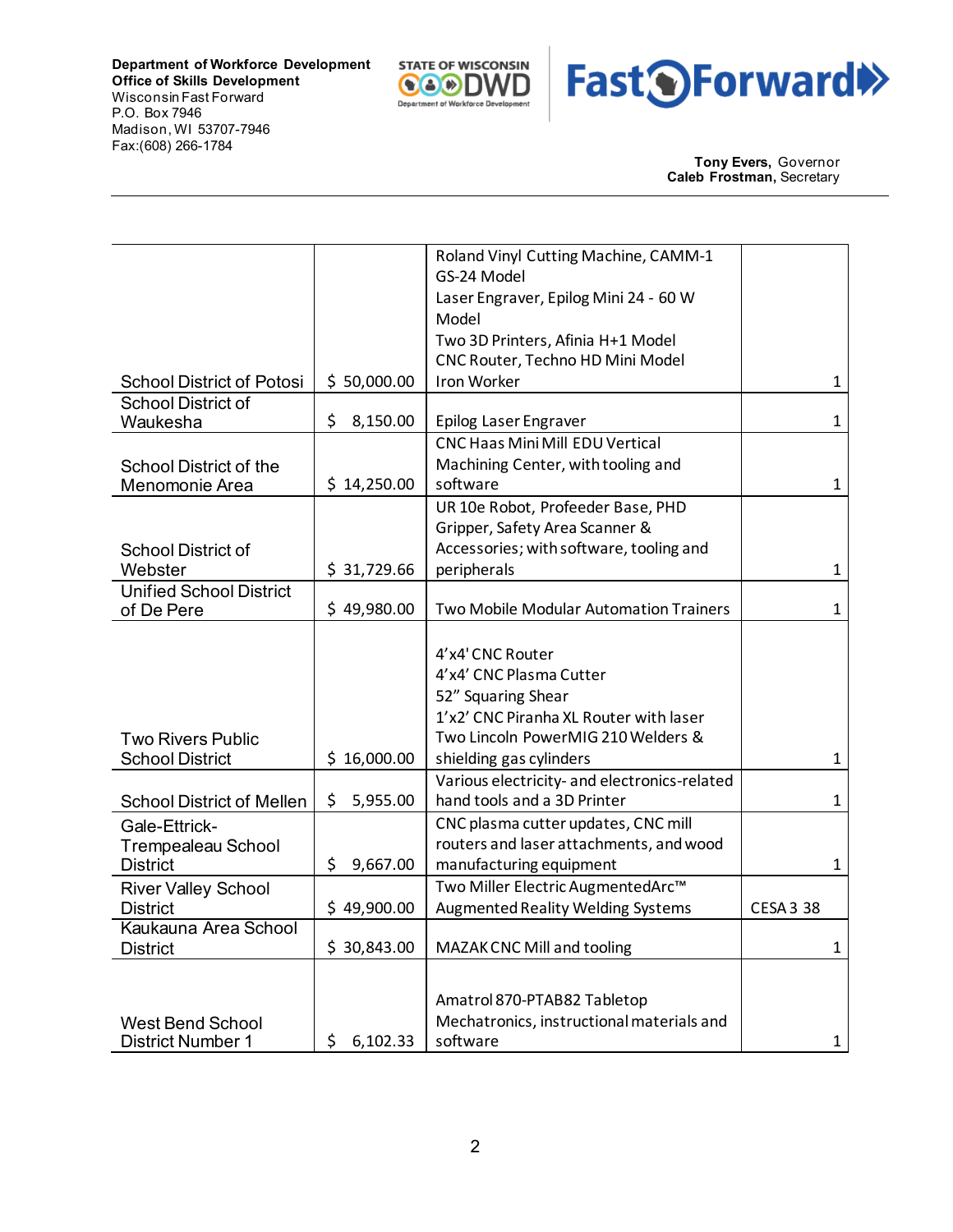



**Tony Evers,** Governor **Caleb Frostman,** Secretary

|                                           |                | One 3-in-1 mill drill lathe                                      |                  |
|-------------------------------------------|----------------|------------------------------------------------------------------|------------------|
|                                           |                | One Variable Speed Lathe                                         |                  |
|                                           |                | Two Vertical Knee Mills                                          |                  |
|                                           |                | Tooling and Holding for Mills and Lathes                         |                  |
|                                           |                | One Four Station Hydraulic Iron Worker                           |                  |
|                                           |                | One 4' x 8' CNC Plasma Cutting Table                             |                  |
|                                           |                | Three Miller TIG Welders                                         |                  |
| <b>School District of</b>                 |                | One Downdraft grinding table                                     |                  |
| <b>Pittsville</b>                         | \$28,500.00    | One Afina 3D Printer and Scanner                                 | 1                |
|                                           |                | CNC Router, laser engraver/cutter, 3D                            |                  |
| <b>Seymour Community</b>                  |                | scanner, sanders, lathes and tooling,                            |                  |
| <b>School District</b>                    | \$40,000.00    | software                                                         | 1                |
| <b>School District of Alma</b>            | \$17,414.99    | <b>CNC Welding Equipment</b>                                     | 1                |
| <b>Northern Ozaukee</b>                   |                | (5)-Miller Electric Multimatic 220 multi-                        |                  |
| <b>School District</b>                    | \$<br>5,150.00 | process welders                                                  | $\mathbf{1}$     |
| <b>School District of</b>                 |                | Snap-On Mechanical and Electronic                                |                  |
| Shullsburg                                | \$35,093.92    | <b>Torque Certification Kit</b>                                  | <b>CESA 3 38</b> |
|                                           |                | 2 Miller Multimatic 255 with Dual Cylinder                       |                  |
| <b>Pulaski Community</b>                  |                | TIG Kit Auto Line welders                                        |                  |
| <b>School District</b>                    | \$10,069.14    | 2 Miller Extraction Systems                                      | 1                |
|                                           |                |                                                                  |                  |
|                                           |                | Arc Pro 4800X 4' x 4' CNC Plasma System,                         |                  |
|                                           |                | which includes the Command CNC,                                  |                  |
|                                           |                | SheetCAM, QCAD 2D drafting software,                             |                  |
|                                           |                | and a router system consisting of Vcarve                         |                  |
| Osseo-Fairchild School<br><b>District</b> | \$<br>5,705.44 | Pro and Inkscape                                                 | 1                |
|                                           |                | 3 Haas Desktop Mills                                             |                  |
|                                           |                | 3 Tool Cart for Desktop Mills                                    |                  |
| Green Bay Area Public                     |                |                                                                  |                  |
| <b>School District</b>                    | \$35,643.30    | Laser Engraver/Cutter<br>CNC Lathe, CNC Knee Mill, CNC Mill, CNC | 1                |
| <b>School District of Beloit</b>          |                | Router, Accessories & Shipping                                   |                  |
| Turner<br>Milwaukee Board of              | \$50,000.00    |                                                                  | $\mathbf{1}$     |
| School Directors (dba                     |                |                                                                  |                  |
| Milwaukee Public                          |                | two mobile FANUC LR Mate 200iD/4S                                |                  |
| Schools)                                  | \$26,700.00    | robotic arm systems                                              | 1                |
|                                           |                | 2- Bridgeport Knee Mills. 1- Clausing                            |                  |
|                                           |                | Lathe, 5- Welder MIG ARC Millermatic                             |                  |
| <b>School District of Milton</b>          | \$49,450.00    | 252, 2- Welder TIG Dynasty 210                                   | $\mathbf{1}$     |
| D C Everest Area                          |                |                                                                  |                  |
| <b>School District</b>                    | \$<br>5,805.00 | Amatrol Skill Boss Smart Factory                                 | $\mathbf{1}$     |
|                                           |                |                                                                  |                  |